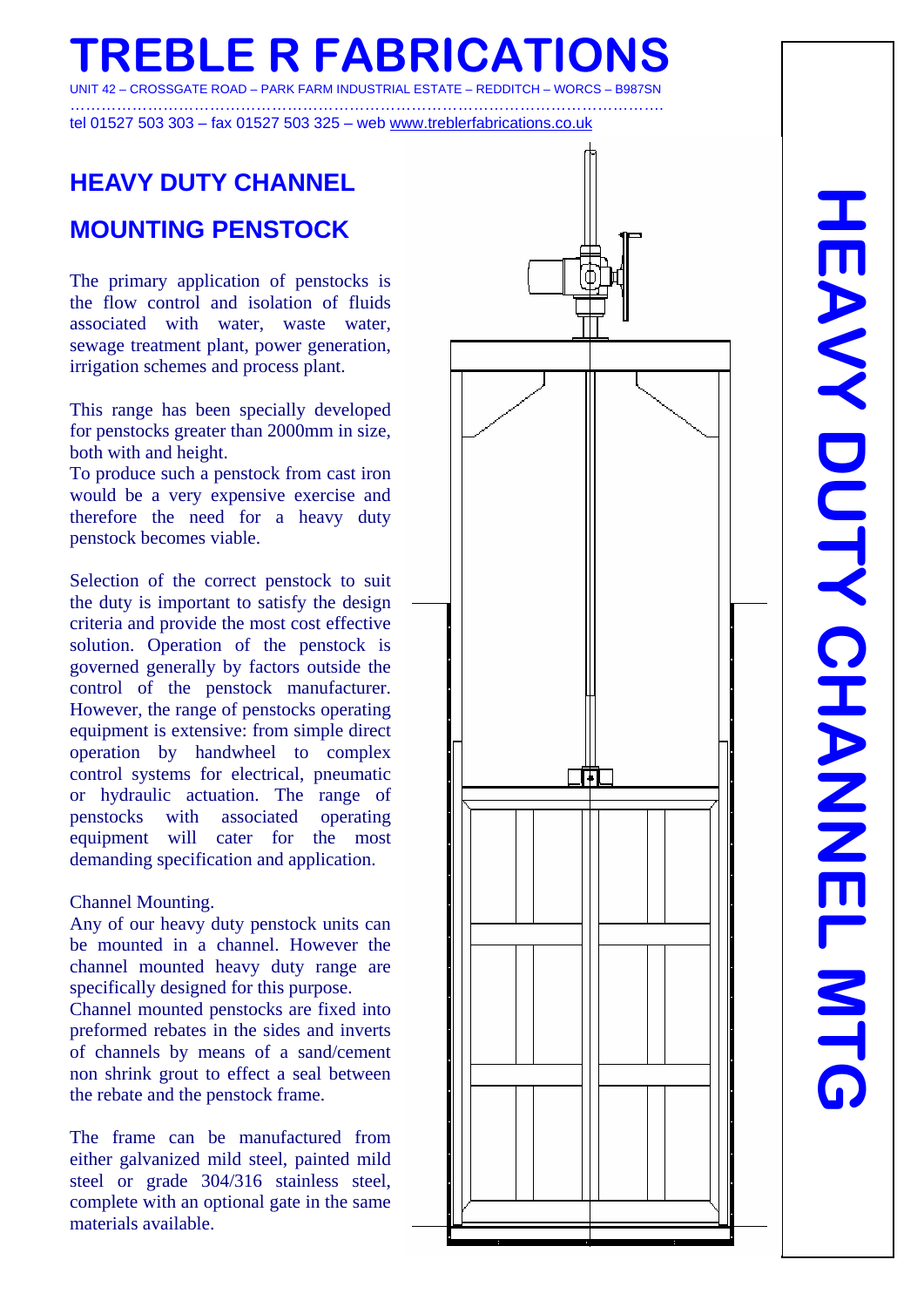## **Channel Mounting Penstocks Heavy Duty Range**

| Flow control and isolation |
|----------------------------|
| Side and invert rebates    |
| <b>Water and Sewage</b>    |
| Up to top of door          |
| On & Off-seat              |
|                            |

#### **Options**

| - - - - - -        |                                 |
|--------------------|---------------------------------|
| Mounting:          | Side wall mounted in channel    |
| <b>Stem Types:</b> | Rising and non-rising           |
| Size Range:        | Any size from 2000mm to 3500mm  |
|                    | in square or rectangular format |

# **Applicable Standards**

BS 7775: 1995, Specification for general purpose penstocks

# **Construction Materials**

| ΈM | <b>DESCRIPTION MATERIAL</b> |                                 |  |  |
|----|-----------------------------|---------------------------------|--|--|
|    | Frame                       | Mild Steel, BS 4360 Gr 43A      |  |  |
|    |                             | Stainless Steel, BS 970 Gr 304  |  |  |
|    |                             | Stainless Steel, BS 970 Gr 316  |  |  |
|    | Door                        | Mild Steel, BS 4360 Gr 43A      |  |  |
|    |                             | Stainless Steel, BS 970 Gr 304  |  |  |
|    |                             | Stainless Steel, BS 970 Gr 316  |  |  |
| 3  | Side Seals                  | Low Friction Polyolefin         |  |  |
|    | <b>Invert Seal</b>          | Neoprene                        |  |  |
|    | <b>Stem</b>                 | Stainless Steel, BS 970 Gr 303  |  |  |
|    |                             | Stainless Steel, BS 970 Gr 304  |  |  |
|    |                             | Stainless Steel, BS 970 Gr 316  |  |  |
| 6  | <b>Fasteners</b>            | Stainless Steel, BS 6105, Gr A4 |  |  |
|    |                             |                                 |  |  |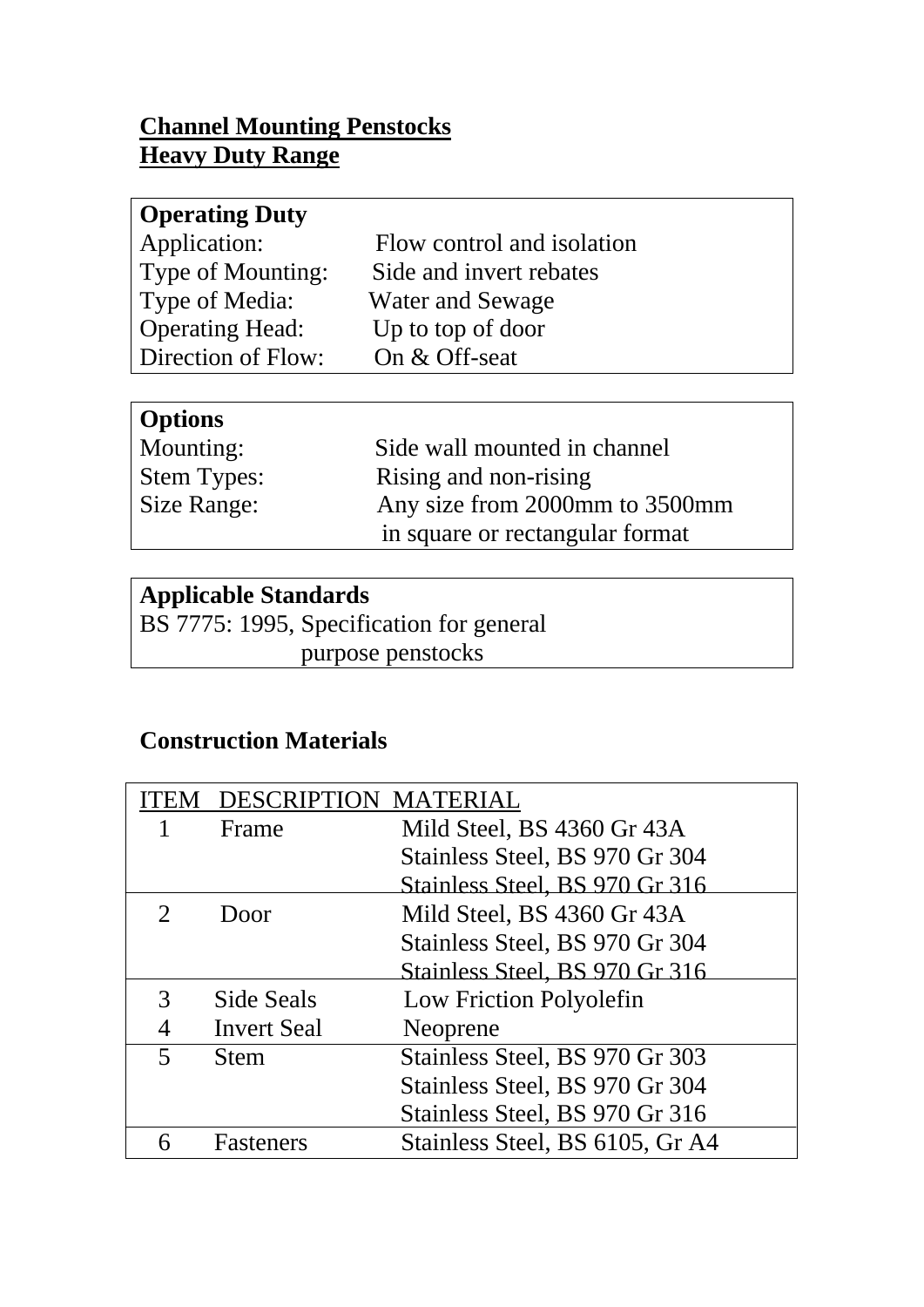## **CHANNEL MOUNTED PENSTOCKS HEAVY DUTY**

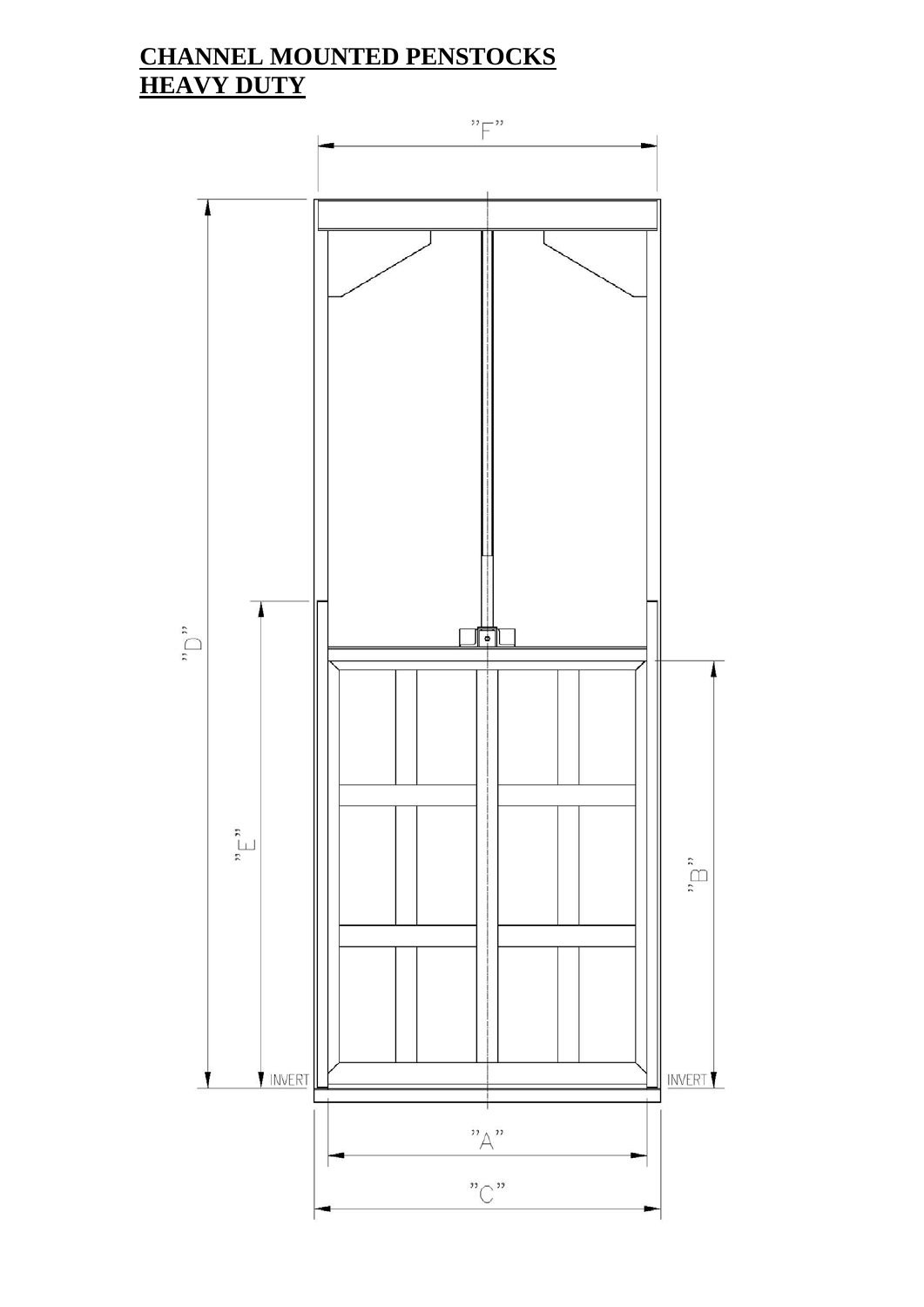#### **HEAVY DUTY PENSTOCKS CHANNEL**

|   | <b>RANGE</b>                   |                                |                                |                                |  |  |
|---|--------------------------------|--------------------------------|--------------------------------|--------------------------------|--|--|
|   | <b>XL80</b>                    | <b>XL100</b>                   | <b>XL120A</b>                  | <b>XL120B</b>                  |  |  |
| A | <b>OPENING</b><br><b>WIDTH</b> | <b>OPENING</b><br><b>WIDTH</b> | <b>OPENING</b><br><b>WIDTH</b> | <b>OPENING</b><br><b>WIDTH</b> |  |  |
| B | <b>OPENING</b><br><b>DEPTH</b> | <b>OPENING</b><br><b>DEPTH</b> | <b>OPENING</b><br><b>DEPTH</b> | <b>OPENING</b><br><b>DEPTH</b> |  |  |
| C | $A + 152$                      | $A + 200$                      | $A + 200$                      | $A + 250$                      |  |  |
| D | $2B + 180$                     | $2B + 220$                     | + 250<br><b>2B</b>             | $2B + 250$                     |  |  |
| E | $B + 312$                      | $B + 500$                      | $B + 500$                      | B + 500                        |  |  |
| F | $A + 120$                      | $A + 170$                      | $A + 170$                      | $A + 220$                      |  |  |